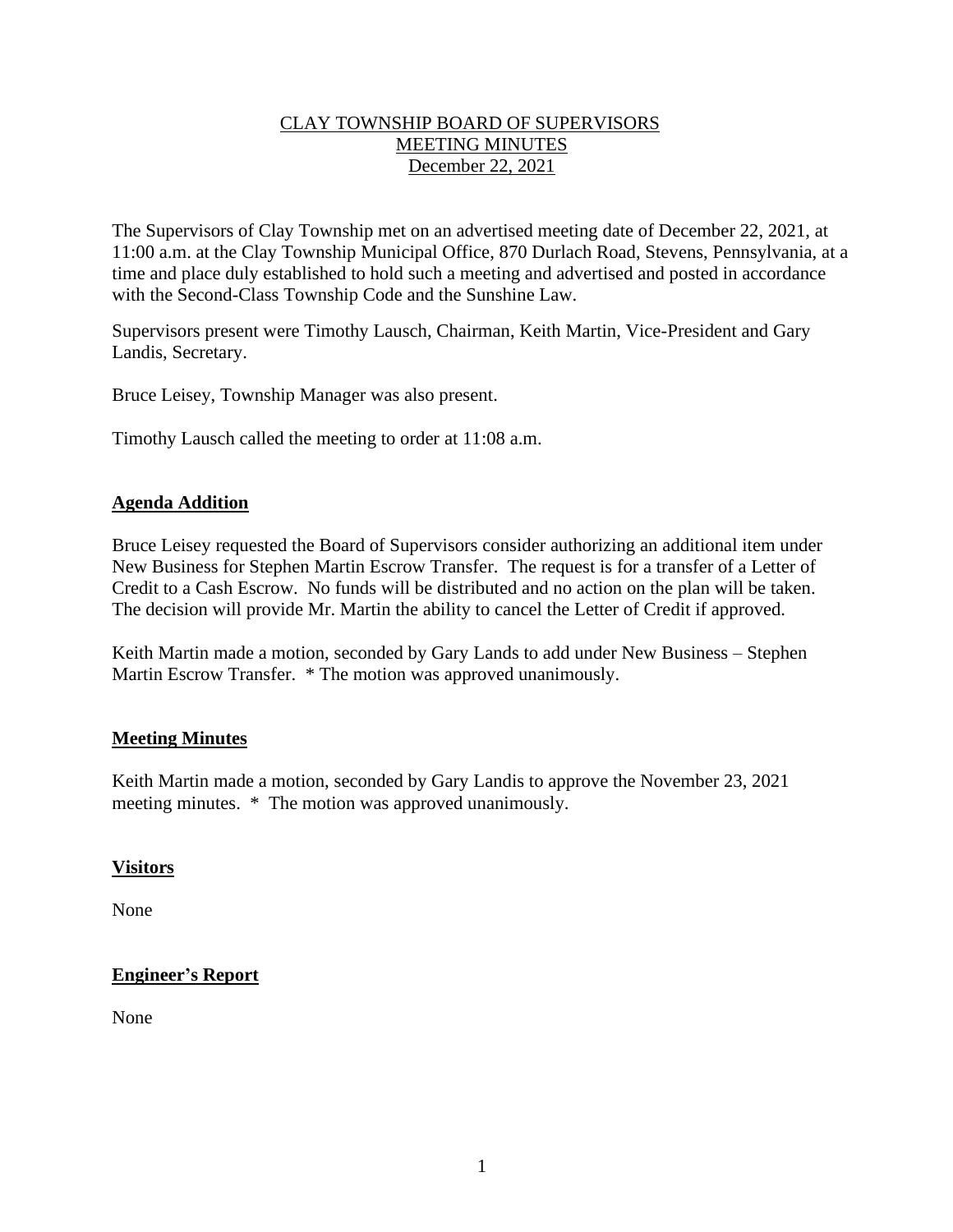## **New Business**

1. Approve Wagman Construction Payment Application #6

Bruce Leisey reviewed the payment application with the Board of Supervisors.

Keith Martin made a motion, seconded by Gary Landis to approve payment in the amount of \$27,354.48 for Contract #1, Payment #6 (Final) to Wagman Construction Inc. \* The motion was unanimously approved.

2. Approve Berg Construction Payment Application #1

Bruce Leisey reviewed the payment application with the Board of Supervisors.

Keith Martin made a motion, seconded by Gary Landis to approve payment in the amount of \$52,165.27 for Payment #1 (Final) and Changer Order #1 to Berg Construction LLC. \* The motion was unanimously approved.

## 3. Township Managers Report

This item was tabled.

## 4. Approve 2022 Budget

Gary Landis made a motion, seconded Keith Martin to approve the 2022 Budget as printed in the agenda packet. \* The motion was unanimously approved.

5. Approve Hiring Additional Part Time Snowplow Operator

Keith Martin made a motion, seconded by Gary Landis to approve hiring Earl Ray Zimmerman, 730 Flintstone Road, Ephrata as a Seasonal Public Works – Winter Maintenance Equipment Operator at a pay rate to be determined at the 2022 Reorganizational Meeting. \* The motion was unanimously approved.

6. Adopt Resolution to Vacate Carpenter Road

After review, Keith Martin made a motion, seconded by Gary Landis to approve and execute Resolution #122221 authorizing and approving an agreement among Warwick Township, Ephrata Township, Clay Township, Kevin R Weaver and Charlene J Weaver, Emery H Martin and Eva Jane Martin and Paul E Zimmerman and Brenda J Zimmerman with respect to the vacation and abandonment of Carpenter Road. \* The motion was unanimously approved.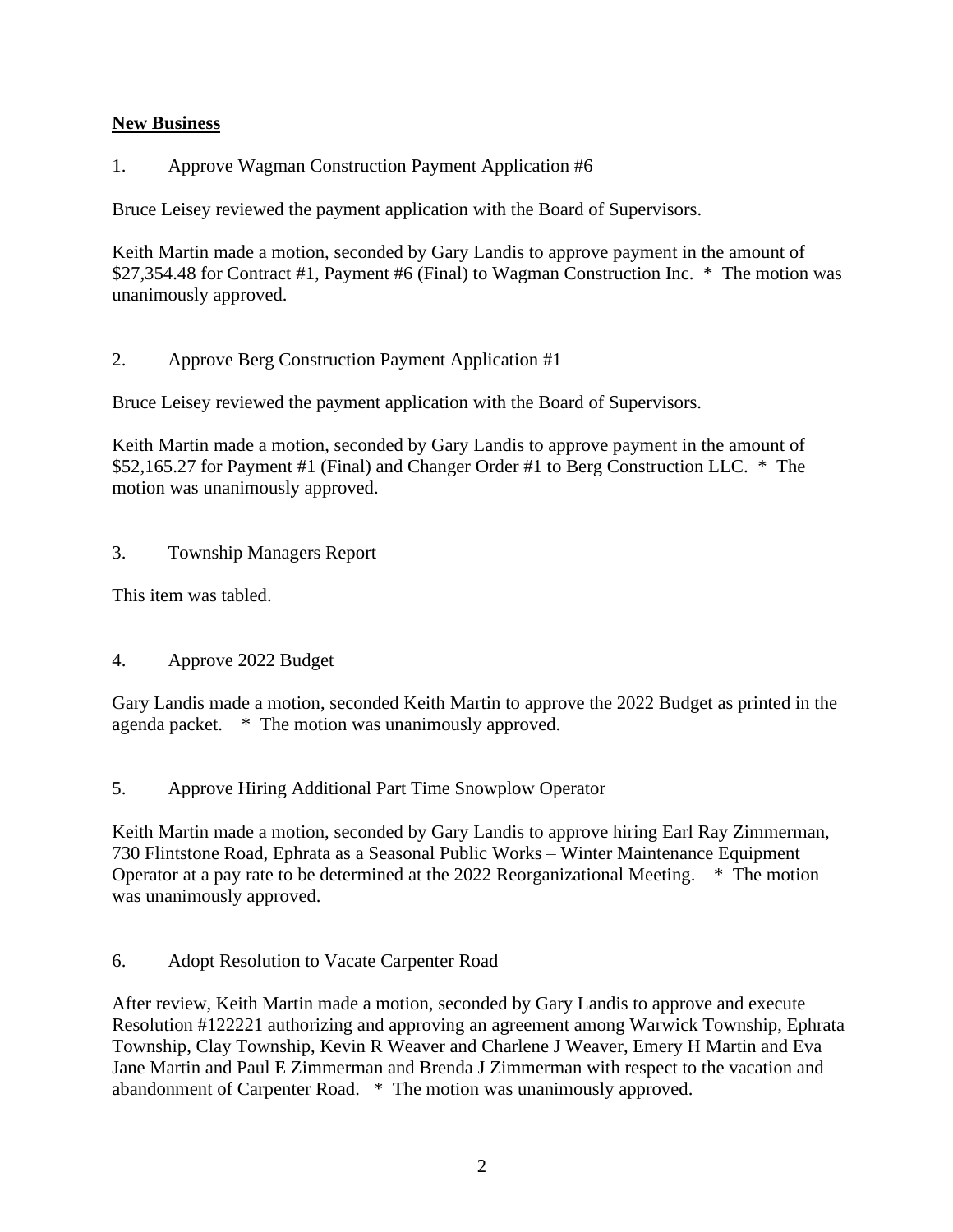7. Approve Increase in Cyber Insurance Coverage

Bruce Leisey reviewed the policy with the Board of Supervisors.

Keith Martin made a motion, seconded by Gary Landis to approve and execute the Cowbell Cyber Insurance Policy in the amount of \$1,844.00. \* The motion was unanimously approved.

8. Approve use of Meeting Room for Real Estate Tax Collection

Keith Martin made a motion, seconded by Gary Landis to approve use of the meeting room for collection of real estate taxes on March 17, 2022, April 13, 2002, April 20, 2022 and April 29, 2022. \* The motion was approved unanimously.

9. Stephen Martin Escrow Transfer

Bruce Leisey informed the Board of Supervisors that Stephen Martin is proposing to transfer is Letter of Credit to a cash escrow in order to remove the lien on the property so he can sell to his daughter.

Keith Martin made a motion, seconded by Gary Landis to approve, and execute a cash escrow agreement and release the Letter of Credit. \* The motion was approved unanimously.

## **Bills to be Paid**

Gary Landis made a motion, seconded by Keith Martin to approve payment in the amount of \$91,921.15 for General Fund bills, \$1,529.78 for Rec Fund bills and \$27,354.48 for Capital Reserve Fund bills. \* The motion was unanimously approved.

#### **Executive Session**

Keith Martin made a motion, seconded by Gary Landis to enter into Executive Session at 11:20 a.m. to discuss Personnel Issues and Potential Litigation. \* The motion was unanimously approved.

Keith Martin made a motion, seconded by Gary Landis to exit Executive Session at 11:51 a.m. \* The motion was unanimously approved.

There was discussion on the YWAM Zoning Hearing Decisions. No decisions were made at this time.